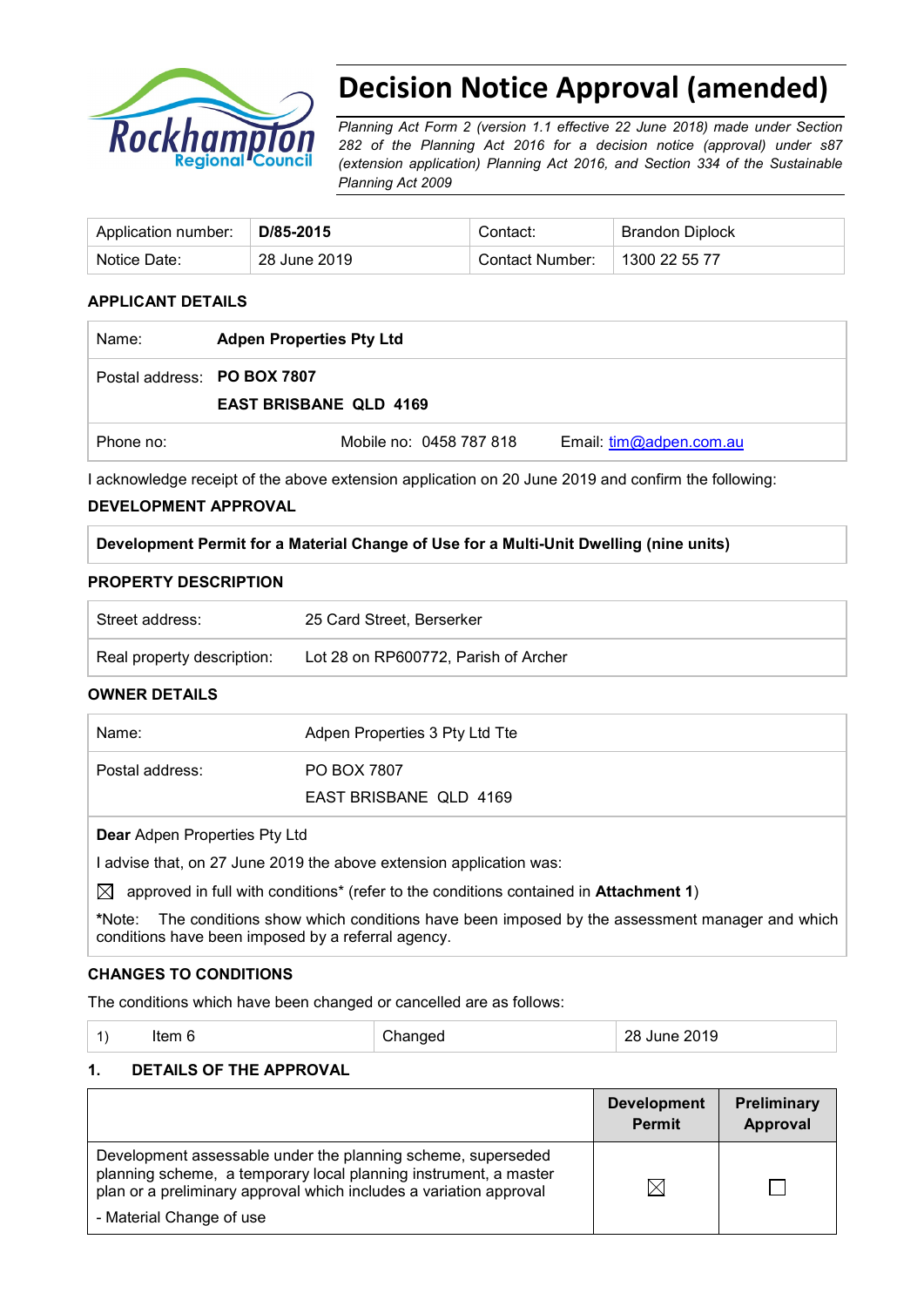### **2. CONDITIONS**

This approval is subject to the conditions in Attachment 1.

### **3. FURTHER DEVELOPMENT PERMITS REQUIRED**

Please be advised that the following development permits are required to be obtained before the development can be carried out:

| Type of development permit required | Subject of the required development permit |
|-------------------------------------|--------------------------------------------|
| <b>Operational Works</b>            | Road Works                                 |
|                                     | <b>Access and Parking Works</b>            |
|                                     | Stormwater Works                           |
|                                     | Roof and Allotment Drainage Works          |
| <b>Building Works</b>               |                                            |
| Plumbing and Drainage Works         |                                            |

#### **4. REFERRAL AGENCIES NIL**

The following Referral Agencies were activated by this application.

#### **5. THE APPROVED PLANS**

#### **The approved development must be completed and maintained generally in accordance with the approved drawings and documents:**

| <b>Plan/Document Name</b>                             | Plan Number                     | Dated            |
|-------------------------------------------------------|---------------------------------|------------------|
| Access and Parking Plan                               | D14.162-02, Rev B, Sheet 2 of 7 | September 2015   |
| External Stormwater Catchment Plan                    | D14.162-03, Rev B, Sheet 3 of 7 | September 2015   |
| <b>Building Plans, Site Layout</b>                    | SD03, Issue C                   | 4 September 2015 |
| Building Plans, Units 1 & 2 (Block A)                 | SD04, Issue C                   | 4 September 2015 |
| Building Plans, Floor Plans Units 3 – 9<br>(Block B)  | SD05, Issue C                   | 4 September 2015 |
| Building Plans, Elevations Units $3 - 9$<br>(Block B) | SD06, Issue C                   | 4 September 2015 |

### **6. CURRENCY PERIOD FOR THE APPROVAL (s.87 of the Planning Act) (extension application)**

The currency period will expire on 1 October 2021.

### **7. STATEMENT OF REASONS**

| <b>Description of the</b><br>development | Extension to a Development Permit for a Material Change of Use for a<br>Multi-Unit Dwelling (nine units)                                                                                                      |  |
|------------------------------------------|---------------------------------------------------------------------------------------------------------------------------------------------------------------------------------------------------------------|--|
| <b>Reasons for Decision</b>              | a) Under the current Rockhampton Region Planning Scheme 2015, the<br>land is zoned Low-medium Density Residential and the proposal is<br>considered consistent development;                                   |  |
|                                          | The proposal does not compromise the strategic framework in the<br>b)<br>Rockhampton Region Planning Scheme 2015;                                                                                             |  |
|                                          | Assessment of the development against the relevant zone purpose,<br>C)<br>planning scheme codes and planning scheme policies demonstrates<br>that the proposed development will not cause significant adverse |  |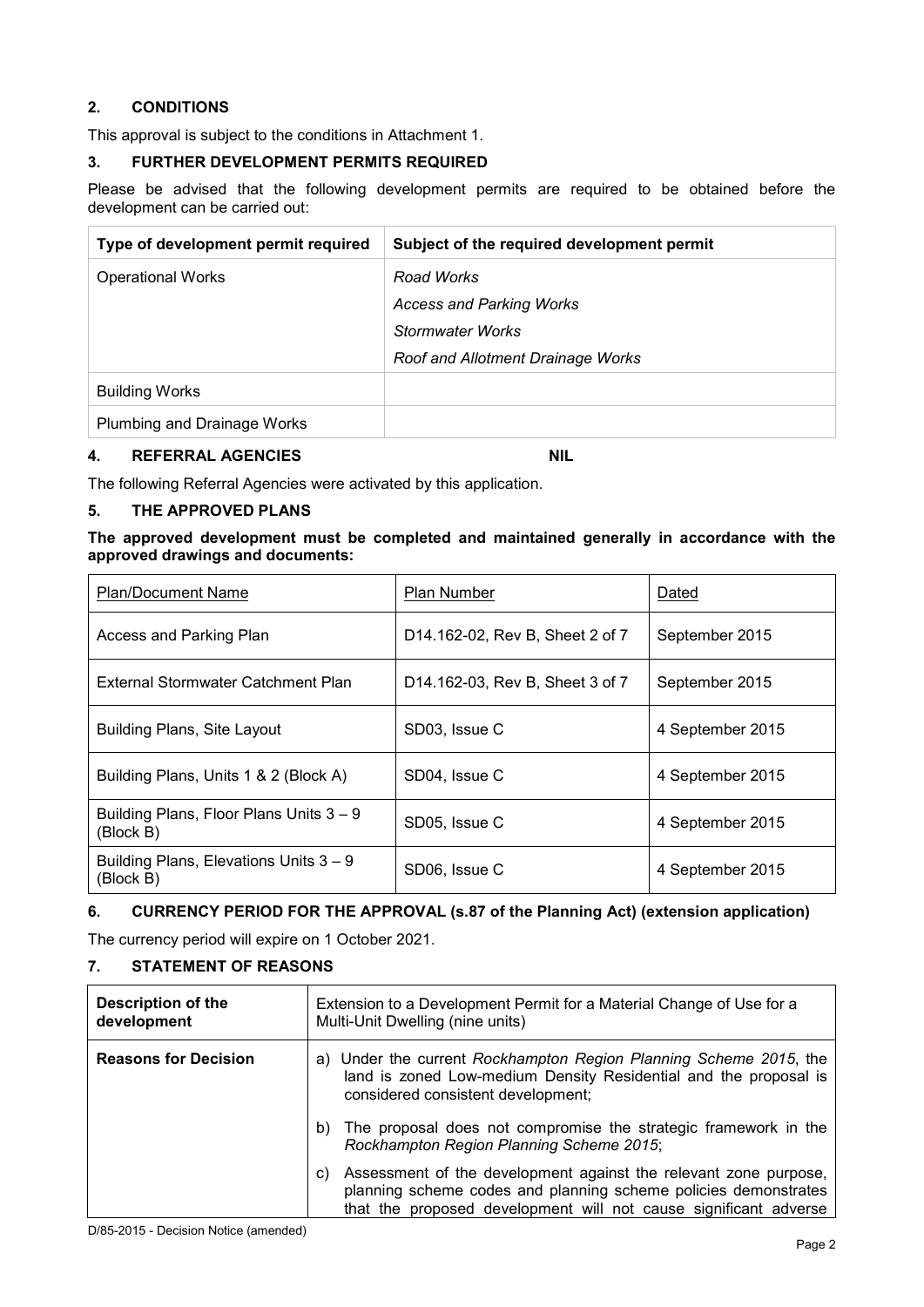|                                            | impacts on the surrounding natural environment, built environment<br>and infrastructure, community facilities, or local character and<br>amenity; and<br>The proposed development does not compromise the relevant State<br>d)<br>Planning Policy. |  |  |
|--------------------------------------------|----------------------------------------------------------------------------------------------------------------------------------------------------------------------------------------------------------------------------------------------------|--|--|
| <b>Assessment Benchmarks</b>               | The proposed development was assessed against the following<br>assessment benchmarks:<br>Low-medium Density Residential Zone<br>$\bullet$                                                                                                          |  |  |
| <b>Matters prescribed by</b><br>regulation | The State Planning Policy – Part E;<br>The Central Queensland Regional Plan;<br>The Rockhampton Region Planning Scheme 2015; and<br>The common material, being the material submitted with the<br>application.                                     |  |  |

#### **8. RIGHTS OF APPEAL**

The rights of an applicant to appeal to a tribunal or the Planning and Environment Court against a decision about a development application are set out in chapter 6, part 1 of the *Planning Act 2016*. For particular applications, there may also be a right to make an application for a declaration by a tribunal (see chapter 6, part 2 of the *Planning Act 2016).*

#### *Appeal by an applicant*

An applicant for a development application may appeal to the Planning and Environment Court against the following:

- the refusal of all or part of the development application
- a provision of the development approval
- the decision to give a preliminary approval when a development permit was applied for
- a deemed refusal of the development application.

An applicant may also have a right to appeal to the Development tribunal. For more information, see schedule 1 of the *Planning Act 2016*.

The timeframes for starting an appeal in the Planning and Environment Court are set out in section 229 of the *Planning Act 2016*.

**Attachment 2** is an extract from the *Planning Act 2016* that sets down the applicant's appeal rights and the appeal rights of a submitter.

#### **9. WHEN THE DEVELOPMENT APPROVAL TAKES EFFECT**

This development approval takes effect:

From the time the decision notice is given – if there is no submitter and the applicant does not appeal the decision to the court.

Or

When the submitter's appeal period ends  $-$  if there is a submitter and the applicant does not appeal the decision to the court.

Or

Subject to the decision of the court, when the appeal is finally decided  $-$  if an appeal is made to the court.

#### **10. ORIGINAL DECISION ASSESSMENT MANAGER**

| ˈ <sub>Name:</sub> Tarnya Fitzgibbon<br><b>MANAGER DEVELOPMENT</b> |  | Date: 1 October 2015 |
|--------------------------------------------------------------------|--|----------------------|
| <b>AND BUILDING</b>                                                |  |                      |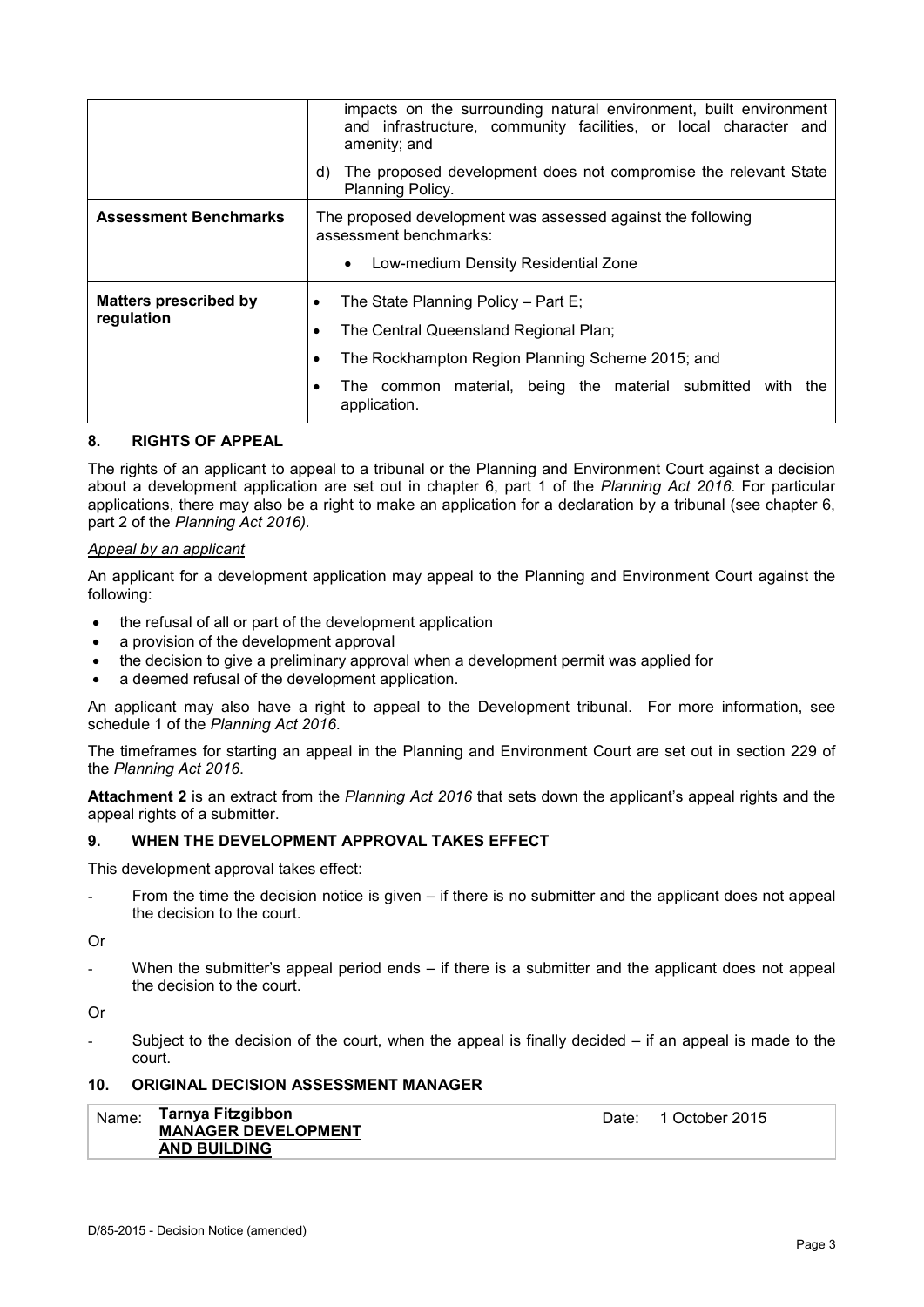#### **11. ASSESSMENT MANAGER**

#### Name: **Tarnya Fitzgibbon COORDINATOR DEVELOPMENT ASSESSMENT** Signature: Date: 28 June 2019

#### **Attachment 1 – Conditions of the approval**

*Part 1* **–** *Conditions imposed by the assessment manager [Note: where a condition is imposed about infrastructure under Chapter 4 of the Planning Act 2016, the relevant provision of the Act under which this condition was imposed must be specified.]*

**Attachment 2—Extract on appeal rights**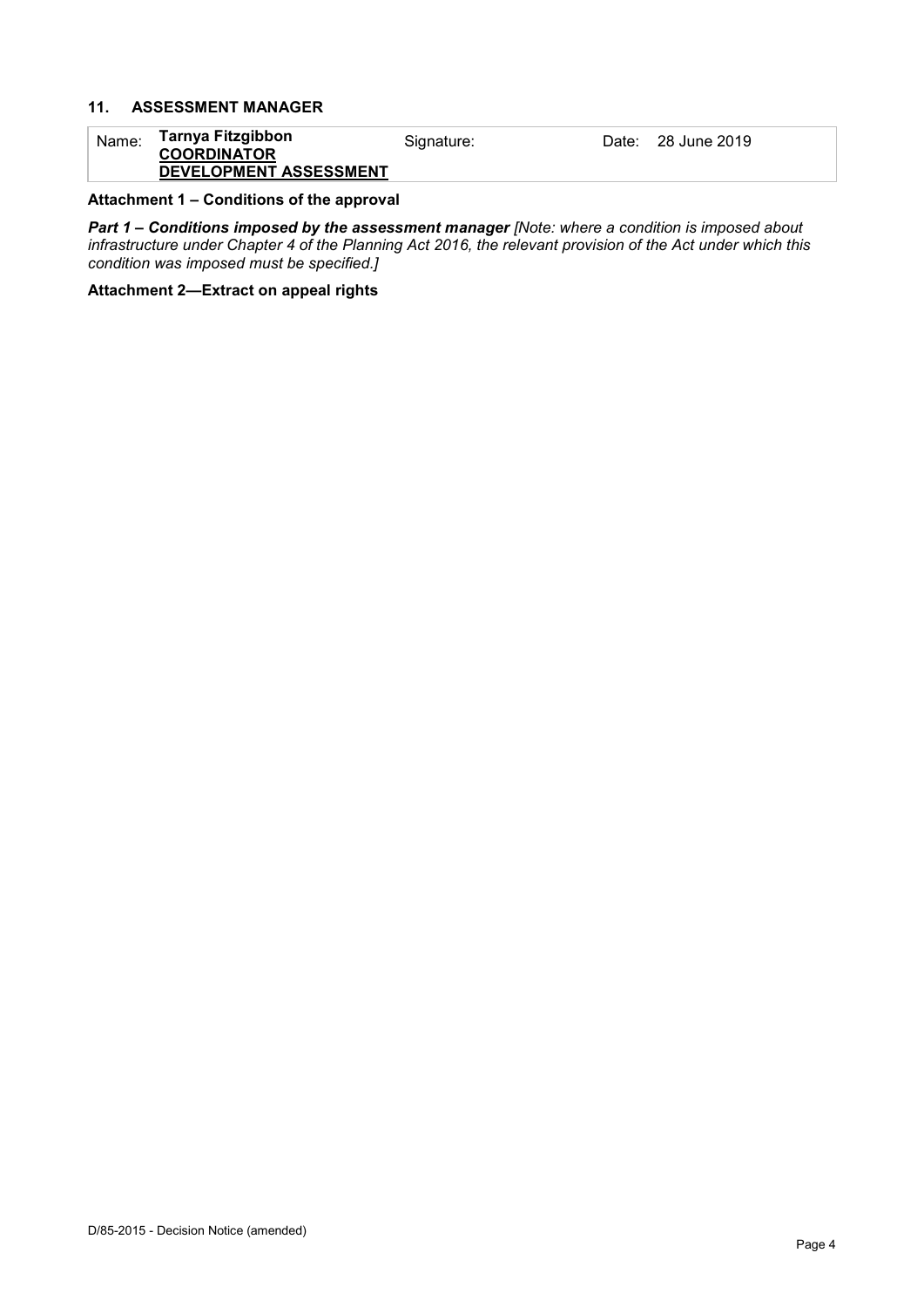

## **Attachment 1 – Part 1**

### **Rockhampton Regional Council Conditions**

*PLANNING ACT 2016*

### 1.0 ADMINISTRATION

- 1.1 The Developer is responsible for ensuring compliance with this approval and the Conditions of the approval by an employee, agent, contractor or invitee of the Developer.
- 1.2 Where these Conditions refer to "Council" in relation to requiring Council to approve or to be satisfied as to any matter, or conferring on the Council a function, power or discretion, that role of the Council may be fulfilled in whole or in part by a delegate appointed for that purpose by the Council.
- 1.3 All conditions of this approval must be undertaken and completed to the satisfaction of Council, at no cost to Council.
- 1.4 All conditions, works, or requirements of this approval must be undertaken and completed prior to the commencement of the use, unless otherwise stated.
- 1.5 Where applicable, infrastructure requirements of this approval must be contributed to the relevant authorities, at no cost to Council prior to the commencement of the use, unless otherwise stated.
- 1.6 The following further Development Permits must be obtained prior to the commencement of any works associated with their purposes:
	- 1.6.1 Operational Works:
		- (i) Road Works;
		- (ii) Access and Parking Works;
		- (iii) Stormwater Works; and
		- (iv) Roof and Allotment Drainage Works.
	- 1.6.2 Plumbing and Drainage Works; and
	- 1.6.3 Building Works.
- 1.7 All Development Permits for Operational Works and Plumbing and Drainage Works must be obtained prior to the issue of a Development Permit for Building Works.
- 1.8 Unless otherwise stated, all works must be designed, constructed and maintained in accordance with the relevant Council policies, guidelines and standards.
- 1.9 All engineering drawings/specifications, design and construction works must comply with the requirements of the relevant *Australian Standards* and must be approved, supervised and certified by a Registered Professional Engineer of Queensland.

### 2.0 APPROVED PLANS AND DOCUMENTS

2.1 The approved development must be completed and maintained generally in accordance with the approved plans and documents, except where amended by the conditions of this permit:

| <b>Plan/Document Name</b>                           | <b>Plan/Document Number</b>     | Dated          |
|-----------------------------------------------------|---------------------------------|----------------|
| Access and Parking Plan                             | D14.162-02, Rev B, Sheet 2 of 7 | September 2015 |
| <b>External Stormwater</b><br><b>Catchment Plan</b> | D14.162-03, Rev B, Sheet 3 of 7 | September 2015 |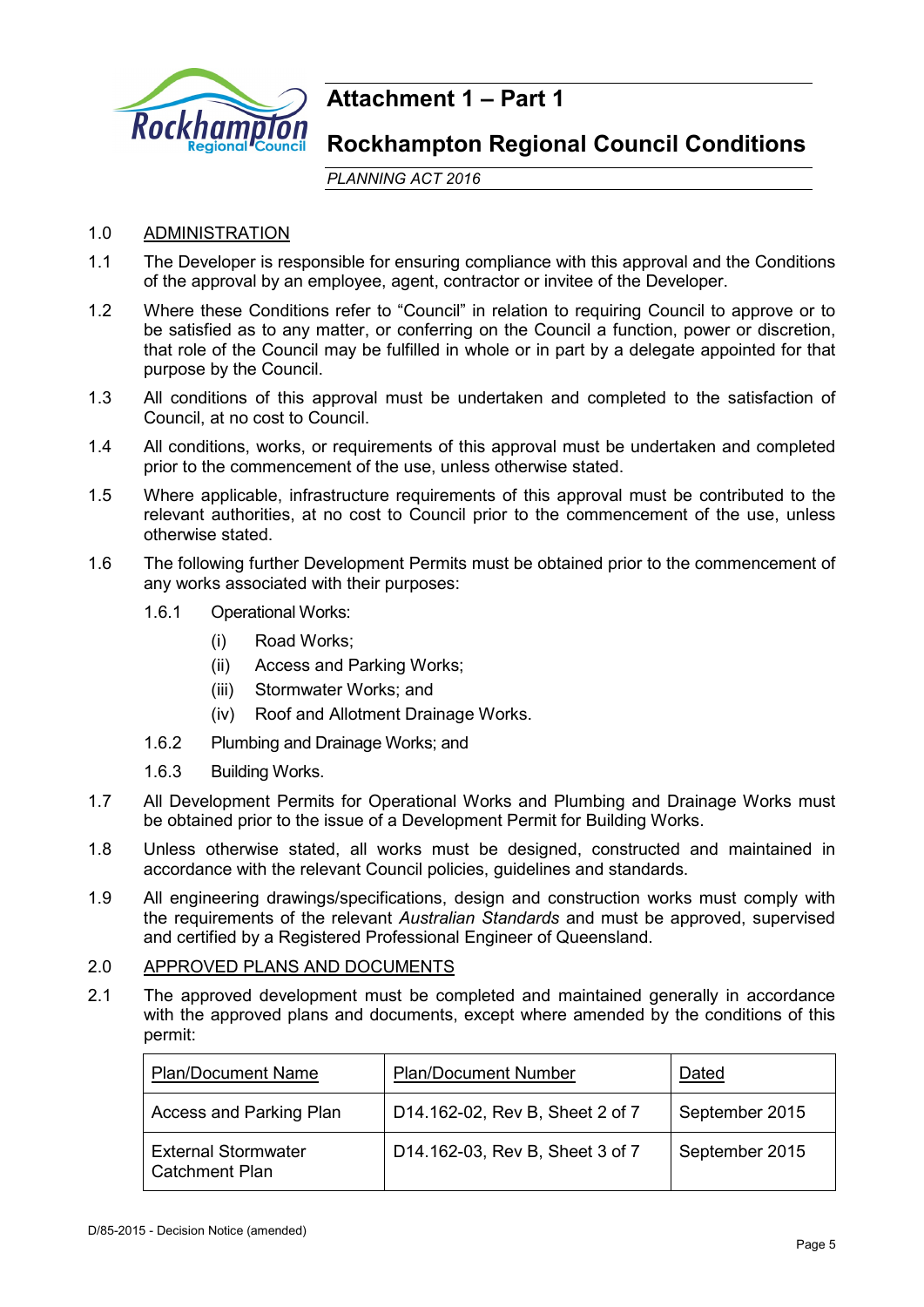| <b>Plan/Document Name</b>                                     | <b>Plan/Document Number</b> | Dated            |
|---------------------------------------------------------------|-----------------------------|------------------|
| <b>Building Plans, Site Layout</b>                            | SD03, Issue C               | 4 September 2015 |
| Building Plans, Units 1 & 2<br>(Block A)                      | SD04, Issue C               | 4 September 2015 |
| <b>Building Plans, Floor Plans</b><br>Units $3 - 9$ (Block B) | SD05, Issue C               | 4 September 2015 |
| <b>Building Plans, Elevations</b><br>Units $3 - 9$ (Block B)  | SD06, Issue C               | 4 September 2015 |

- 2.2 Where there is any conflict between the conditions of this approval and the details shown on the approved plans and documents, the conditions of approval must prevail.
- 2.3 Where conditions require the above plans or documents to be amended, the revised document(s) must be submitted for endorsement by Council prior to the submission of a Development Application for Operational Works.

#### 3.0 ROAD WORKS

- 3.1 A Development Permit for Operational Works (road works) must be obtained prior to the commencement of any road works on for the development site.
- 3.2 All road works must be designed and constructed in accordance with the approved plans (refer to condition 2.1), *Capricorn Municipal Development Guidelines,* relevant *Australian Standards* and the provisions of a Development Permit for Operational Works (road works).
- 3.3 A concrete pathway, with a minimum width of 1.2 metres, must be constructed on the northern side of Card Street for the full frontage of the development site.
- 3.4 All pathways and access ramps must be designed and constructed in accordance with *Australian Standard AS1428 "Design for Access and Mobility"*.

#### 4.0 ACCESS AND PARKING WORKS

- 4.1 A Development Permit for Operational Works (access and parking works) must be obtained prior to the commencement of any access and parking works on the site.
- 4.2 All works must be designed and constructed in accordance with the approved plans (refer to condition 2.1), *Capricorn Municipal Development Guidelines*, *Australian Standard AS2890 "Parking Facilities"* and the provisions of a Development Permit for Operational Works (access and parking works).
- 4.3 All parking spaces, access driveway(s) and vehicular manoeuvring areas associated with this proposed development must be concrete paved.
- 4.4 Any redundant vehicular crossover must be replaced by Council standard kerb and channel.
- 4.5 All vehicles must ingress and egress the development in a forward gear.
- 4.6 A minimum of thirteen (13) parking spaces must be provided on-site. This includes nine (9) covered car parking spaces and four (4) visitor's car parking spaces.

#### 5.0 PLUMBING AND DRAINAGE WORKS

5.1 All internal plumbing and drainage works must be designed and constructed in accordance with the approved plans (refer to condition 2.1), *Capricorn Municipal Development Guidelines*, *Water Supply (Safety and Reliability) Act, Plumbing and Drainage Act*, Council's Plumbing and Drainage Policies and the provisions of a Development Permit for Plumbing and Drainage Works.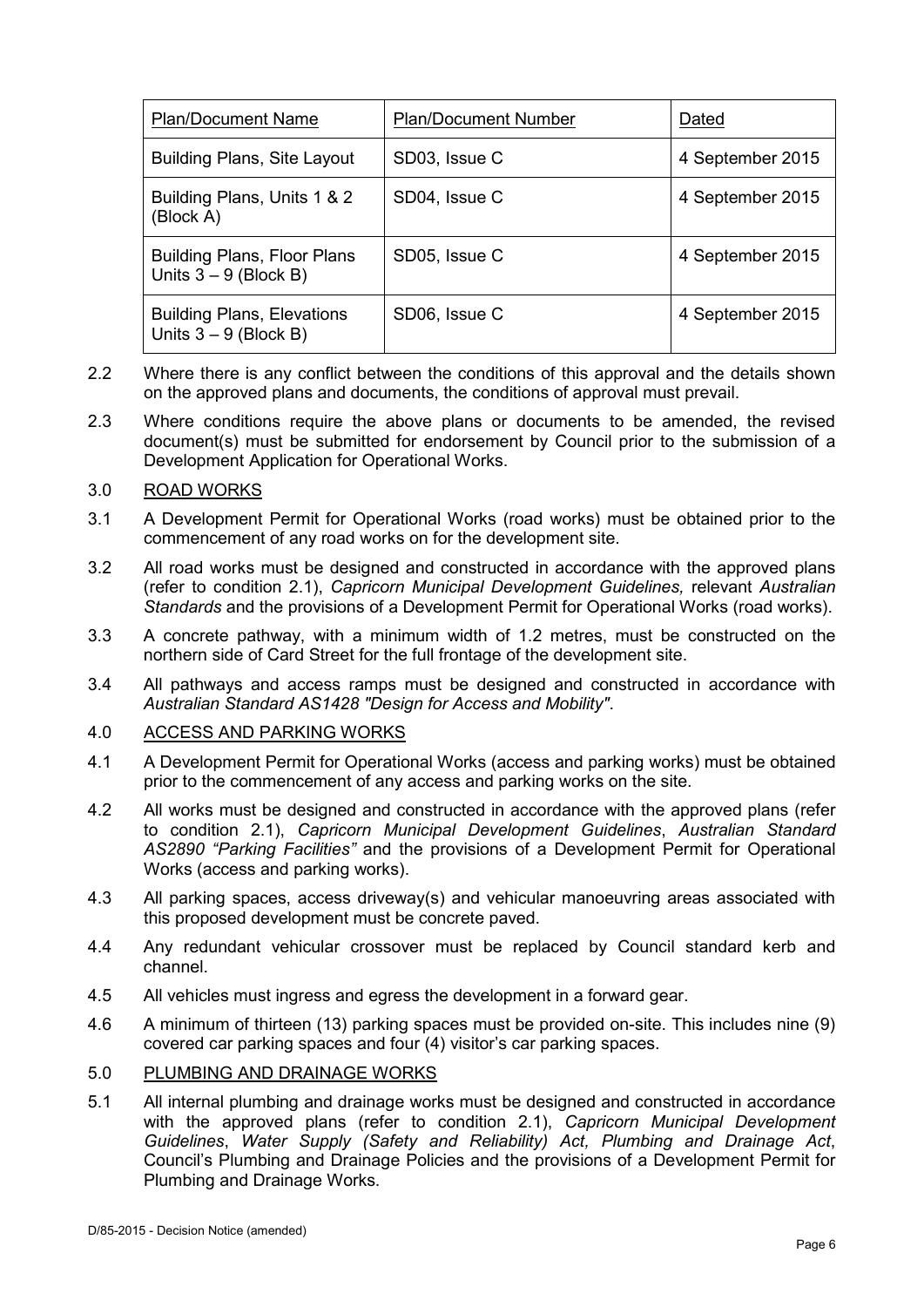- 5.2 A Development Permit for Plumbing and Drainage Works must be obtained for the removal and/or demolition of any existing structure on the development site.
- 5.3 All internal plumbing and sanitary drainage works must be completely independent for each unit/tenancy.
- 5.4 The development must be connected to Council's reticulated water supply and sewerage networks*.*
- 5.5 The existing sewerage connection point(s) must be disconnected. A new sewerage connection point(s) must be provided to the development from sewerage reticulation that traverses the development site and must comply with Council's Building Over/Adjacent to Local Government Sewer Infrastructure Policy.
- 5.6 The existing water connection point(s) must be disconnected. A new water connection point must be provided to the development. A hydraulic engineer or other suitably qualified person must determine the size of connection required.
- 5.7 Adequate domestic and fire fighting protection must be provided to the development, and must be certified by a hydraulic engineer or other suitably qualified person.
- 5.8 The development must be provided with a master meter at the development site boundary and sub-meters for each sole occupancy building in accordance with the *Queensland Plumbing and Drainage Code* and Council's Sub-metering Policy
- 5.9 Water meter box and sewerage connection points located within trafficable areas must be raised or lowered to suit the finished surface levels and must be provided with heavy duty trafficable lids.
- 5.10 Alteration, disconnection or relocation of internal plumbing and sanitary drainage works associated with the existing building must be in accordance with regulated work under the *Plumbing and Drainage Act* and Council's Plumbing and Drainage Policies.
- 5.11 The development must comply with Council's Building Over/Adjacent to Local Government Sewerage Infrastructure Policy. Any permit associated with the Building Over/Adjacent to Local Government Sewerage Infrastructure Policy must be obtained prior to the issue of a Development Permit for Building Works.

#### 6.0 STORMWATER WORKS

- 6.1 A Development Permit for Operational Works (stormwater works) must be obtained prior to the commencement of any stormwater works on the site.
- 6.2 All stormwater drainage works must be designed and constructed in accordance with the approved plans (refer to condition 2.1), *Queensland Urban Drainage Manual*, *Capricorn Municipal Development Guidelines*, sound engineering practice and the provisions of a Development Permit for Operational Works (stormwater works).
- 6.3 All stormwater must drain to a demonstrated lawful point of discharge and must not adversely affect surrounding land or infrastructure in comparison to the pre-development condition, including but not limited to blocking, altering or diverting existing stormwater runoff patterns or having the potential to cause damage to other infrastructure.
- 6.4 The development must not increase peak stormwater runoff for a selected range of storm events up to and including a one percent (1%) Annual Exceedance Probability defined flood event, for the post development condition.
- 6.5 The purposed surface detention for the site is unacceptable given the risk of flows discharging to the surrounding land or infrastructure. A suitable detention strategy (detention tank, rank water tank) for a selected range of storm events up to and including a one percent (1%) Annual Exceedance Probability defined flood event must be submitted to Council with the submission of the Operational Works application.
- 6.6 Overland flow paths must be wholly contained within a Council easement, with a minimum width of three (3) metres.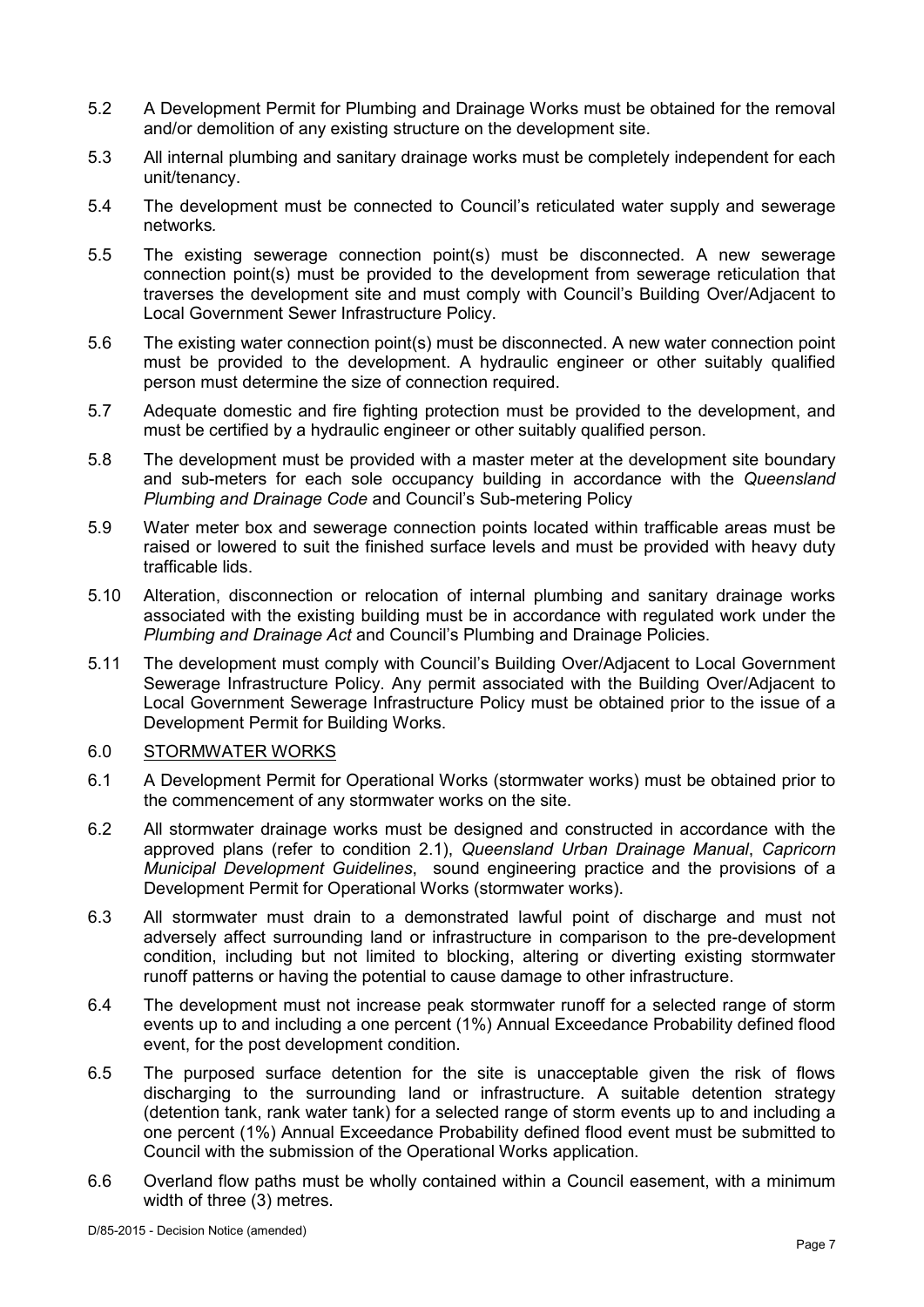- 6.7 Overland flow must not be diverted or redirected from its natural path and must be retained along its natural alignment. Overland flow through the development site must flow naturally.
- 6.8 Concentrated overland flow onto or aggravate flooding within, adjacent properties is not approved.
- 6.9 The development must not affect the overland flow capacity, flow characteristics and storage capacity.
- 6.10 An appropriate blockage factor in accordance with *Queensland Urban Drainage Manual* must be considered in the design of the inlet and outlet of the overland flow path.

#### 7.0 ROOF AND ALLOTMENT DRAINAGE WORKS

- 7.1 A Development Permit for Operational Works (roof and allotment drainage works) must be obtained prior to the commencement of any drainage works on the site.
- 7.2 All roof and allotment drainage works must be designed and constructed in accordance with the approved plans (refer to condition 2.1), *Queensland Urban Drainage Manual*, *Capricorn Municipal Development Guidelines*, sound engineering practice and the provisions of a Development Permit for Operational Works (roof and allotment drainage works).
- 7.3 All roof and allotment runoff from the development must be directed to a lawful point of discharge and must not restrict, impair or change the natural flow of runoff water or cause a nuisance to surrounding land or infrastructure.

### 8.0 SITE WORKS

- 8.1 All earthworks must be undertaken in accordance with *Australian Standards, AS3798 "Guidelines on Earthworks for Commercial and Residential Developments".*
- 8.2 Site works must be constructed such that they do not, at any time, in any way restrict, impair or change the natural flow of runoff water, or cause a nuisance or worsening to surrounding land or infrastructure.

### 9.0 BUILDING WORKS

- 9.1 A Development Permit for Building Works must be obtained for the removal and/or demolition of any existing structure on the development site.
- 9.2 The existing dwelling on the subject land must be removed and/or demolished.
- 9.3 All external elements, such as air conditioners must be adequately screened from public view to Council's satisfaction.
- 9.4 Any lighting devices associated with the development, such as sensory lighting, must be positioned on the site and shielded so as not to cause glare or other nuisance to nearby residents and motorists. Night lighting must be designed, constructed and operated in accordance with *Australian Standard AS4282 "Control of the obtrusive effects of outdoor lighting"*.
- 9.5 All windows facing onto the adjoining residential properties must be properly glazed or screened to not intrude on the privacy of residents.
- 9.6 The site must be fenced in accordance with the approved plans (refer to condition 2.1).
- 9.7 All units must be provided with open-air clothes drying facilities and the facilities must be screened from public view.
- 9.8 All waste storage areas must be aesthetically screened from any frontage or adjoining property.
- 9.9 All building works must be undertaken in accordance with Council's *Building Over/Adjacent to Local Government Sewerage Infrastructure Policy* and any permit obtained in respect of this policy.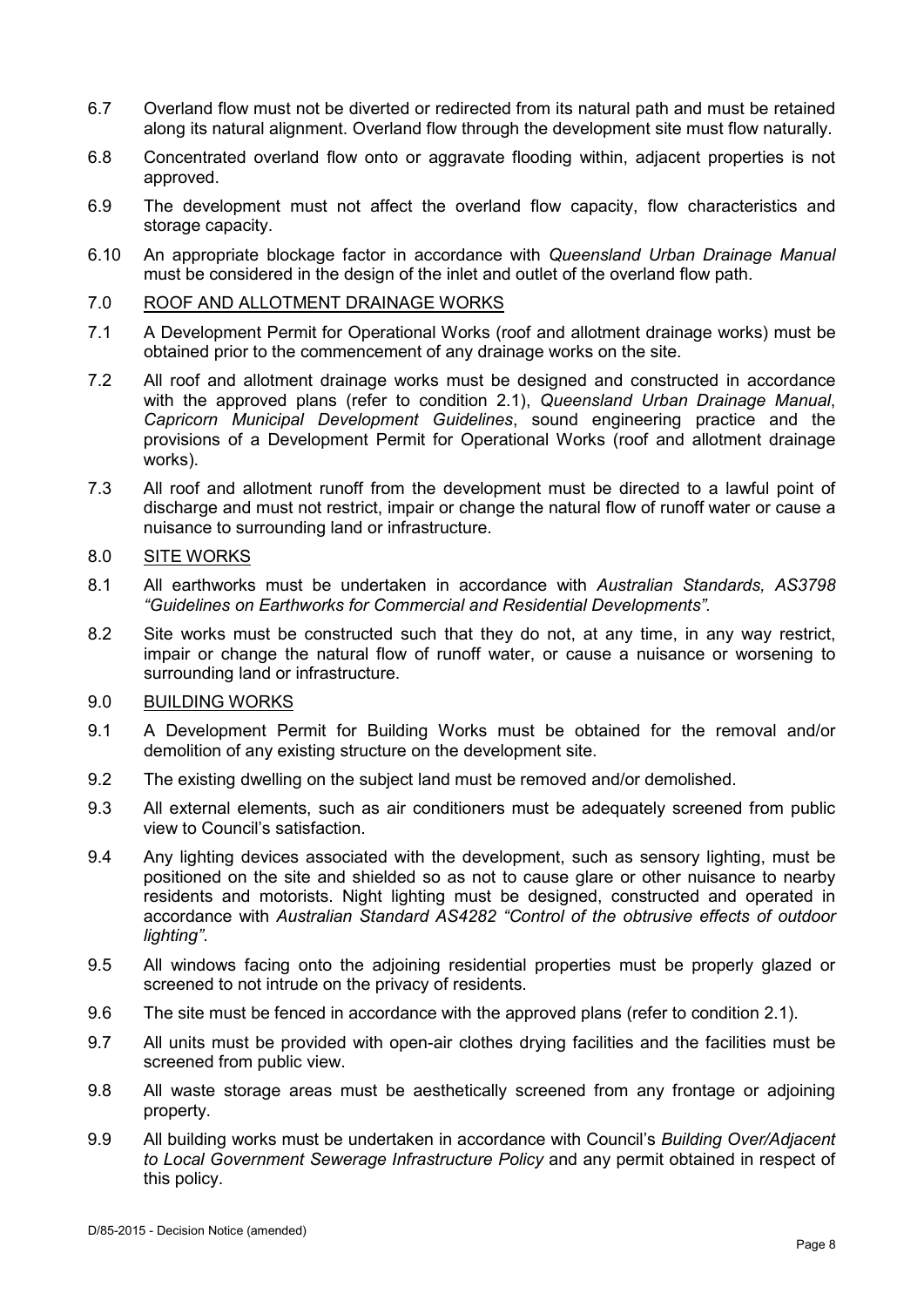- 9.10 The finished floor level of all the buildings must be a minimum of 500 millimetres above a one percent (1%) Annual Exceedance Probability flood inundation level calculated for detention storage area and over land flow.
- 9.11 Impervious paved waste storage area/s must be provided in accordance with the approved plans (refer to condition 2.1) and the *Environmental Protection Regulation 2008* and must be:
	- 9.11.1 designed and located so as not to cause a nuisance to neighbouring properties;
	- 9.11.2 surrounded by at least a prompt 1.8 metre high fence that obstructs from view the contents of the waste storage area by any member of the public from any public place;
	- 9.11.3 of a sufficient size to accommodate all bins that will be serviced by a commercial contractor plus clearances around the bins for manoeuvring and cleaning;
	- 9.11.4 setback a minimum of two (2) metres from any road frontage; and
	- 9.11.5 provided with a suitable hosecock and hoses at the refuse container area, and washdown must be drained to the sewer and fitted with an approved stormwater diversion valve arrangement in accordance with the Sewerage Trade Waste provisions and the *Plumbing and Drainage Act.*
	- 9.11.6 Waste and Recycling Bins for Units 1 to 4 must be collected on Tuesday and for Units 5 to 9 must be collected on Thursday.

#### 10.0 LANDSCAPING WORKS

- 10.1 Landscaping must be established generally in accordance with the approved plans (refer to condition 2.1).
- 10.2 All landscaping must predominantly contain plant species that are locally native to the Central Queensland region due to their low water dependency.
- 10.3 Large trees must not be planted within one (1) metre of the centreline of any sewerage infrastructure. Small shrubs and groundcover are acceptable.
- 10.4 The landscaped areas must be subject to an ongoing maintenance and replanting programme (if necessary).

#### 11.0 ELECTRICITY AND TELECOMMUNICATIONS

- 11.1 Underground electricity and telecommunication connections must be provided to the proposed development to the standards of the relevant authorities.
- 11.2 Evidence that the development is provided with electricity and telecommunications services from the relevant service provider must be provided to Council, prior to the commencement of the use.

#### 12.0 ASSET MANAGEMENT

- 12.1 Any alteration necessary to electricity, telephone, water mains, sewerage mains, and/or public utility installations resulting from the development or in connection with the development, must be at full cost to the Developer.
- 12.2 Any damage to existing water supply or sewerage infrastructure, kerb and channel, pathway or roadway (including removal of concrete slurry from public land, pathway, roads, kerb and channel and stormwater gullies and drainage lines) which may occur during any works carried out in association with the approved development must be repaired. This must include the reinstatement of the existing traffic signs and pavement markings which may have been removed.
- 12.3 'As constructed' information pertaining to assets to be handed over to Council and those which may have an impact on Council's existing and future assets must be provided prior to the commencement of the use. This information must be provided in accordance with the Manual for Submission of Digital As Constructed Information.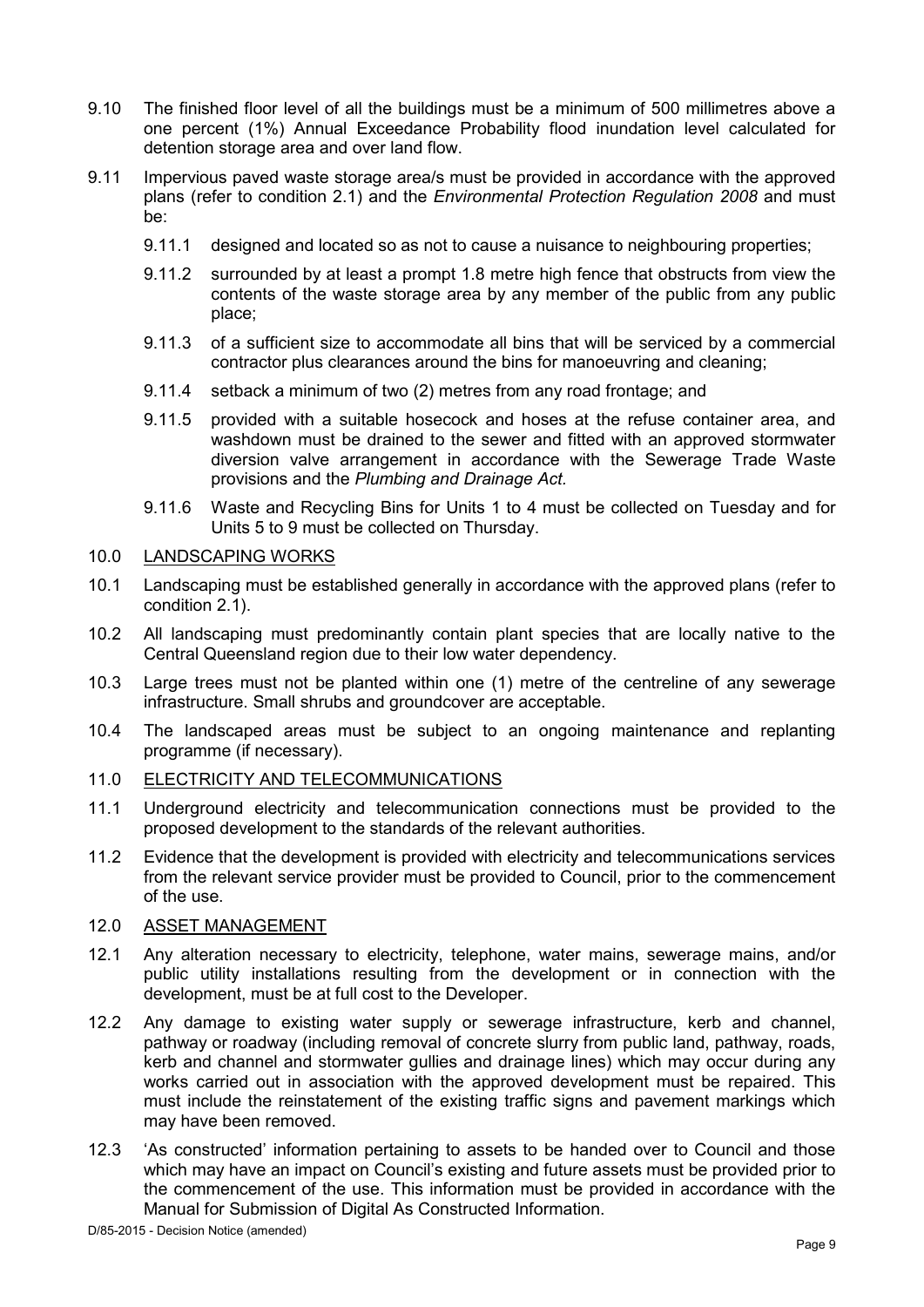#### 13.0 ENVIRONMENTAL

- 13.1 An Erosion Control and Stormwater Control Management Plan in accordance with the *Capricorn Municipal Design Guidelines*, must be:
	- 13.1.1 implemented, monitored and maintained for the duration of the works, and until all exposed soil areas are permanently stabilised (for example, turfed, hydromulched, concreted, landscaped); and
	- 13.1.2 available on-site for inspection by Council Officers whilst all works are being carried out.

#### 14.0 OPERATING PROCEDURES

- 14.1 All construction materials, waste, waste skips, machinery and contractors' vehicles must be located and stored or parked within the site. No storage of materials, parking of construction machinery or contractors' vehicles will be permitted in Card Street.
- 14.2 All waste must be stored within a waste storage area. The owner of the land must ensure that:
	- 14.2.1 the area is kept in a clean and tidy condition;
	- 14.2.2 fences and screens are maintained;
	- 14.2.3 no waste material is stored external to the waste storage area/s; and
	- 14.2.4 the area is maintained in accordance with *Environmental Protection Regulation 2008*.

#### ADVISORY NOTES

NOTE 1. Aboriginal Cultural Heritage

It is advised that under section 23 of the *Aboriginal Cultural Heritage Act 2003*, a person who carries out an activity must take all reasonable and practicable measures to ensure the activity does not harm Aboriginal Cultural Heritage (the "cultural heritage duty of care"). Maximum penalties for breaching the duty of care are listed in the Aboriginal Cultural Heritage legislation. The information on Aboriginal Cultural Heritage is available on the Department of Aboriginal and Torres Strait Islander and Multicultural Affairs website: [www.datsima.qld.gov.au.](http://www.datsima.qld.gov.au/)

#### NOTE 2. Asbestos Removal

Any demolition and/or removal works involving asbestos materials must be undertaken in accordance with the requirements of the *Work Health and Safety Act 2011* and *Public Health Act 2005*.

#### NOTE 3. General Environmental Duty

General environmental duty under the *Environmental Protection Act 1994* prohibits unlawful environmental nuisance caused by noise, aerosols, particles, dust, ash, fumes, light, odour or smoke beyond the boundaries of the property during all stages of the development including earthworks, construction and operation.

#### NOTE 4. General Safety Of Public During Construction

The *Work Health and Safety Act 2011* and *Manual of Uniform Traffic Control Devices* must be complied with in carrying out any construction works, and to ensure safe traffic control and safe public access in respect of works being constructed on a road.

#### NOTE 5. Infrastructure Charges Notice

This application is subject to infrastructure charges in accordance with Council policies. The charges are presented on an Infrastructure Charges Notice.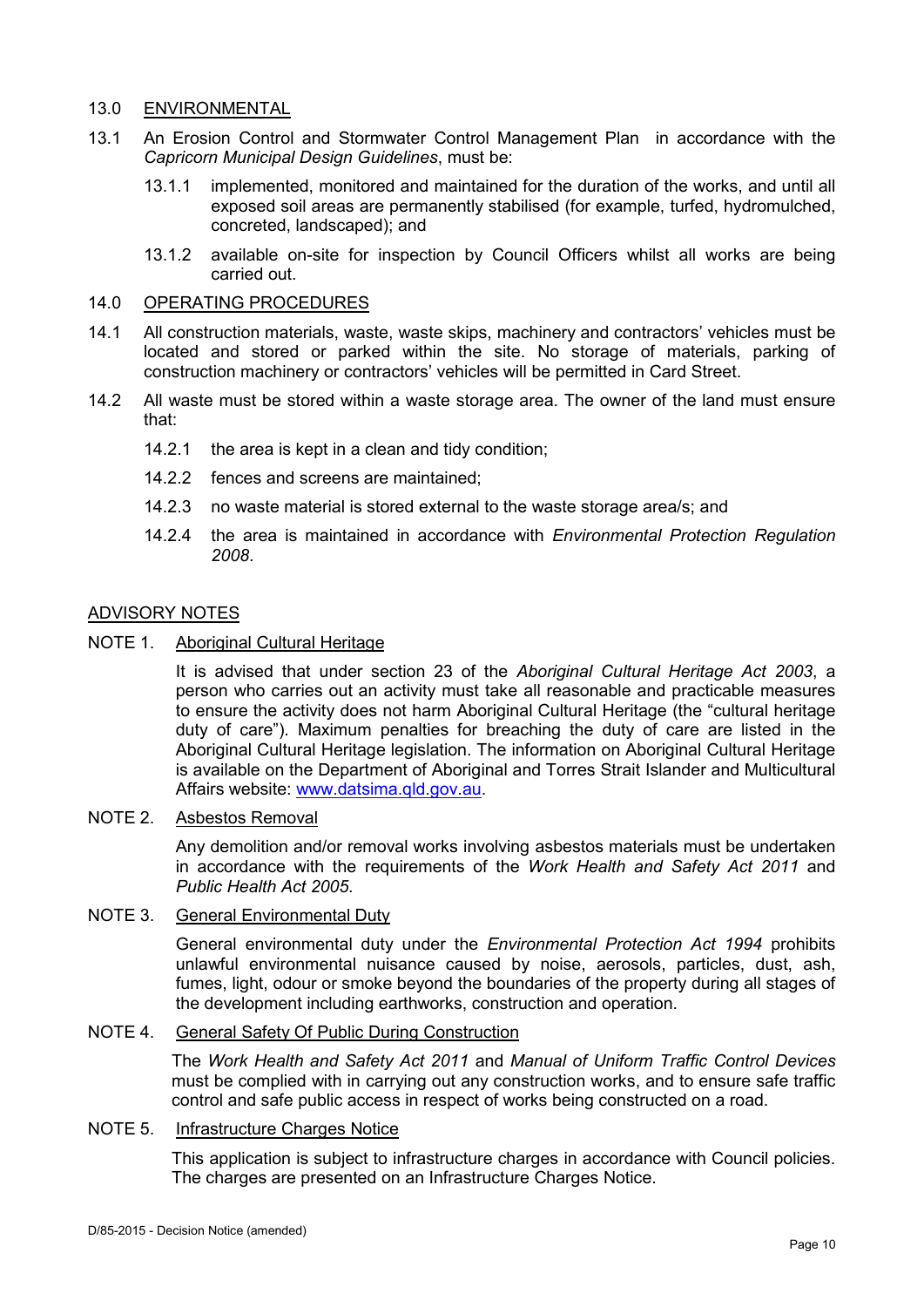

# **Attachment 2 - Appeal Rights**

*PLANNING ACT 2016*

The following is an extract from the *Planning Act 2016 (Chapter 6)*

#### *Appeal rights*

#### *229 Appeals to tribunal or P&E Court*

- (1) Schedule 1 states—
	- (a) matters that may be appealed to— (i)either a tribunal or the P&E Court; or (ii)only a tribunal; or
	- (iii)only the P&E Court; and (b) the person—

(i)who may appeal a matter (the **appellant**); and (ii)who is a respondent in an appeal of the matter; and (iii)who is a co-respondent in an appeal of the matter; and

- (iv)who may elect to be a co-respondent in an appeal of the matter.
- (2) An appellant may start an appeal within the appeal period.
- (3) The **appeal period** is—
	- (a) for an appeal by a building advisory agency—10 business days after a decision notice for the decision is given to the agency or
	- (b) for an appeal against a deemed refusal—at any time after the deemed refusal happens; or
	- (c) for an appeal against a decision of the Minister, under chapter 7, part 4, to register premises or to renew the registration of premises—20 business days after a notice is published under section 269(3)(a) or (4); or
	- (d) for an appeal against an infrastructure charges notice— 20 business days after the infrastructure charges notice is given to the person; or
	- (e) for an appeal about a deemed approval of a development application for which a decision notice has not been given—30 business days after the applicant gives the deemed approval notice to the assessment manager; or
	- (f) for any other appeal—20 business days after a notice of the decision for the matter, including an enforcement notice, is given to the person. Note—

See the P&E Court Act for the court's power to extend the appeal period.

- (4) Each respondent and co-respondent for an appeal may be heard in the appeal.
- (5) If an appeal is only about a referral agency's response, the assessment manager may apply to the tribunal or P&E Court to withdraw from the appeal.
- (6) To remove any doubt, it is declared that an appeal against
	- an infrastructure charges notice must not be about— (a) the adopted charge itself; or
	- (b) for a decision about an offset or refund—
		- (i) the establishment cost of trunk infrastructure identified in a LGIP; or
		- (ii) the cost of infrastructure decided using the method

included in the local government's charges resolution.

#### **230 Notice of appeal**

- (1) An appellant starts an appeal by lodging, with the registrar of the tribunal or P&E Court, a notice of appeal that—
	- (a) is in the approved form; and
	- (b) succinctly states the grounds of the appeal.
- (2) The notice of appeal must be accompanied by the required fee.
- (3) The appellant or, for an appeal to a tribunal, the registrar must, within the service period, give a copy of the notice of appeal to—
	- (a) the respondent for the appeal; and
	- (b) each co-respondent for the appeal; and
- (c) for an appeal about a development application under schedule 1, table 1, item 1—each principal submitter for the development application; and
- (d) for an appeal about a change application under schedule 1, table 1, item 2—each principal submitter for the change application; and
- (e) each person who may elect to become a co-respondent for the appeal, other than an eligible submitter who is not a principal submitter in an appeal under paragraph (c) or (d); and
- (f) for an appeal to the P&E Court—the chief executive; and
- (g) for an appeal to a tribunal under another Act—any other person who the registrar considers appropriate.
- (4) The **service period** is—
	- (a) if a submitter or advice agency started the appeal in the P&E Court—2 business days after the appeal is started; or
	- (b) otherwise—10 business days after the appeal is started.
- (5) A notice of appeal given to a person who may elect to be a co-respondent must state the effect of subsection
- (6) A person elects to be a co-respondent by filing a notice of election, in the approved form, within 10 business days after the notice of appeal is given to the person*.*
- **231 Other appeals**
- (1) Subject to this chapter, schedule 1 and the P&E Court Act, unless the Supreme Court decides a decision or other matter under this Act is affected by jurisdictional error, the decision or matter is non-appealable.
- (2) The Judicial Review Act 1991, part 5 applies to the decision or matter to the extent it is affected by jurisdictional error.
- (3) A person who, but for subsection (1) could have made an application under the Judicial Review Act 1991 in relation to the decision or matter, may apply under part 4 of that Act for a statement of reasons in relation to the decision or matter.
- (4) In this section— **decision** includes—
	- (a) conduct engaged in for the purpose of making a decision; and
	- (b) other conduct that relates to the making of a decision; and
	- (c) the making of a decision or the failure to make a decision; and
	- (d) a purported decision; and
	- (e) a deemed refusal.
- **non-appealable**, for a decision or matter, means the decision or matter—
	- (a) is final and conclusive; and
	- (b) may not be challenged, appealed against, reviewed, quashed, set aside or called into question in any other way under the Judicial Review Act 1991 or otherwise, whether by the Supreme Court, another court, a tribunal or another entity; and
	- (c) is not subject to any declaratory, injunctive or other order of the Supreme Court, another court, a tribunal or another entity on any ground.

#### **232 Rules of the P&E Court**

- (1) A person who is appealing to the P&E Court must comply with the rules of the court that apply to the appeal.
- (2) However, the P&E Court may hear and decide an appeal even if the person has not complied with rules of the P&E Court.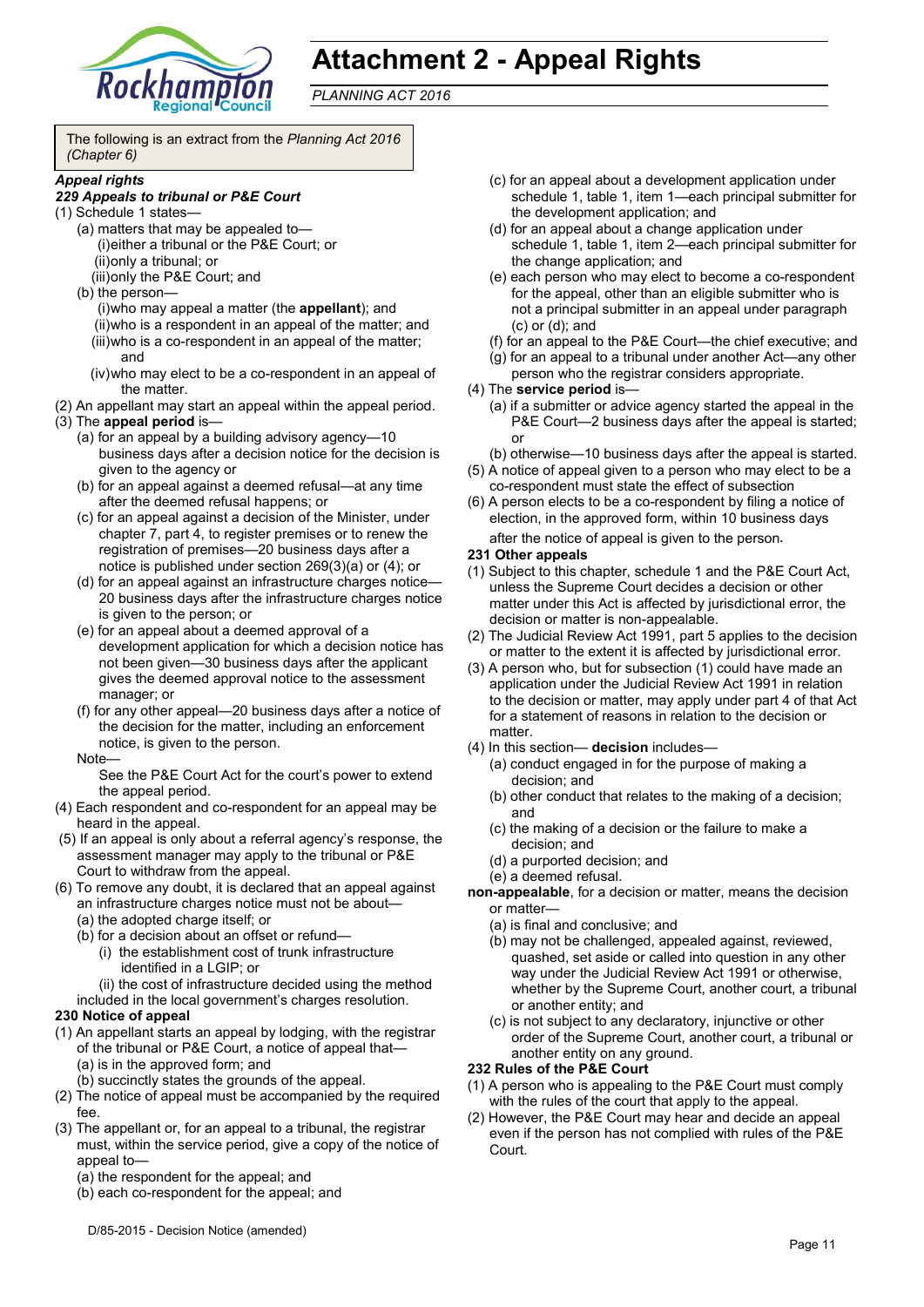

## **Appeal Rights**

*PLANNING ACT 2016*

## **Schedule 1**

#### **Appeals section 229 1 Appeal rights and parties to appeals**

- (1) Table 1 states the matters that may be appealed to—(a) the P&E court; or (b) a tribunal.
- (2) However, table 1 applies to a tribunal only if the matter involves—
	- (a) the refusal, or deemed refusal of a development application, for—
	- (i) a material change of use for a classified building; or
	- (ii) operational work associated with building work, a retaining wall, or a tennis court; or
	- (b) a provision of a development approval for—
	- (i) a material change of use for a classified building; or
- (ii) operational work associated with building work, a retaining wall, or a tennis court; or
	- (c) if a development permit was applied for—the decision to give a preliminary approval for—
		- (i) a material change of use for a classified building; or
		- (ii) operational work associated with building work, a retaining wall, or a tennis court; or
	- (d) a development condition if—
		- (i) the development approval is only for a material change of use that involves the use of a building classified under the Building Code as a class 2 building; and
		- (ii) the building is, or is proposed to be, not more than 3 storeys; and
		- (iii) the proposed development is for not more than 60 sole-occupancy units; or
	- (e) a decision for, or a deemed refusal of, an extension application for a development approval that is only for a material change of use of a classified building; or
	- (f) a decision for, or a deemed refusal of, a change application for a development approval that is only for a material change of use of a classified building; or
	- (g) a matter under this Act, to the extent the matter relates to—
		- (i) the Building Act, other than a matter under that Act that may or must be decided by the Queensland Building and Construction Commission; or
		- (ii) the Plumbing and Drainage Act, part 4 or 5; or
	- (h) a decision to give an enforcement notice in relation to a matter under paragraphs (a) to (g); or
	- (i) a decision to give an infrastructure charges notice; or
	- (j) the refusal, or deemed refusal, of a conversion application; or
	- (k) a matter that, under another Act, may be appealed to the tribunal; or
	- (l) a matter prescribed by regulation.
- (3) Also, table 1 does not apply to a tribunal if the matter
- involves—
	- (a) for a matter in subsection  $(2)(a)$  to  $(d)$ 
		- (i) a development approval for which the development application required impact assessment; and
		- (ii) a development approval in relation to which the assessment manager received a properly made submission for the development application; or
	- (b) a provision of a development approval about the identification or inclusion, under a variation approval, of a matter for the development.
- (4) Table 2 states the matters that may be appealed only to the P&E Court.
- (5) Table 3 states the matters that may be appealed only to the tribunal.
- (6) In each table—
	- (a) column 1 states the appellant in the appeal; and
	- (b) column 2 states the respondent in the appeal; and
	- (c) column 3 states the co-respondent (if any) in the appeal; and
	- (d) column 4 states the co-respondents by election (if any) in the appeal.
- (7) If the chief executive receives a notice of appeal under section 230(3)(f), the chief executive may elect to be a corespondent in the appeal.

| Table 1<br>Appeals to the P&E Court and, for certain matters, to a tribunal                                                                                                                                                                                                                                                                    |                |                        |                                |
|------------------------------------------------------------------------------------------------------------------------------------------------------------------------------------------------------------------------------------------------------------------------------------------------------------------------------------------------|----------------|------------------------|--------------------------------|
| 1. Development applications<br>An appeal may be made against-<br>(a) the refusal of all or part of the development application; or<br>(b) the deemed refusal of the development application; or<br>(c) a provision of the development approval; or<br>(d) if a development permit was applied for—the decision to give a preliminary approval. |                |                        |                                |
| Column 1                                                                                                                                                                                                                                                                                                                                       | Column 2       | Column 3               | Column 4                       |
| Appellant                                                                                                                                                                                                                                                                                                                                      | Respondent     | Co-respondent          | Co-respondent by election      |
|                                                                                                                                                                                                                                                                                                                                                |                | (if any)               | $(i$ f any)                    |
| The applicant                                                                                                                                                                                                                                                                                                                                  | The assessment | If the appeal is about | 1 A concurrence agency that is |
|                                                                                                                                                                                                                                                                                                                                                | manager        | a concurrence          | not a co-respondent            |
|                                                                                                                                                                                                                                                                                                                                                |                | agency's referral      | 2 If a chosen Assessment       |
|                                                                                                                                                                                                                                                                                                                                                |                | response---the         | manager is the respondent—     |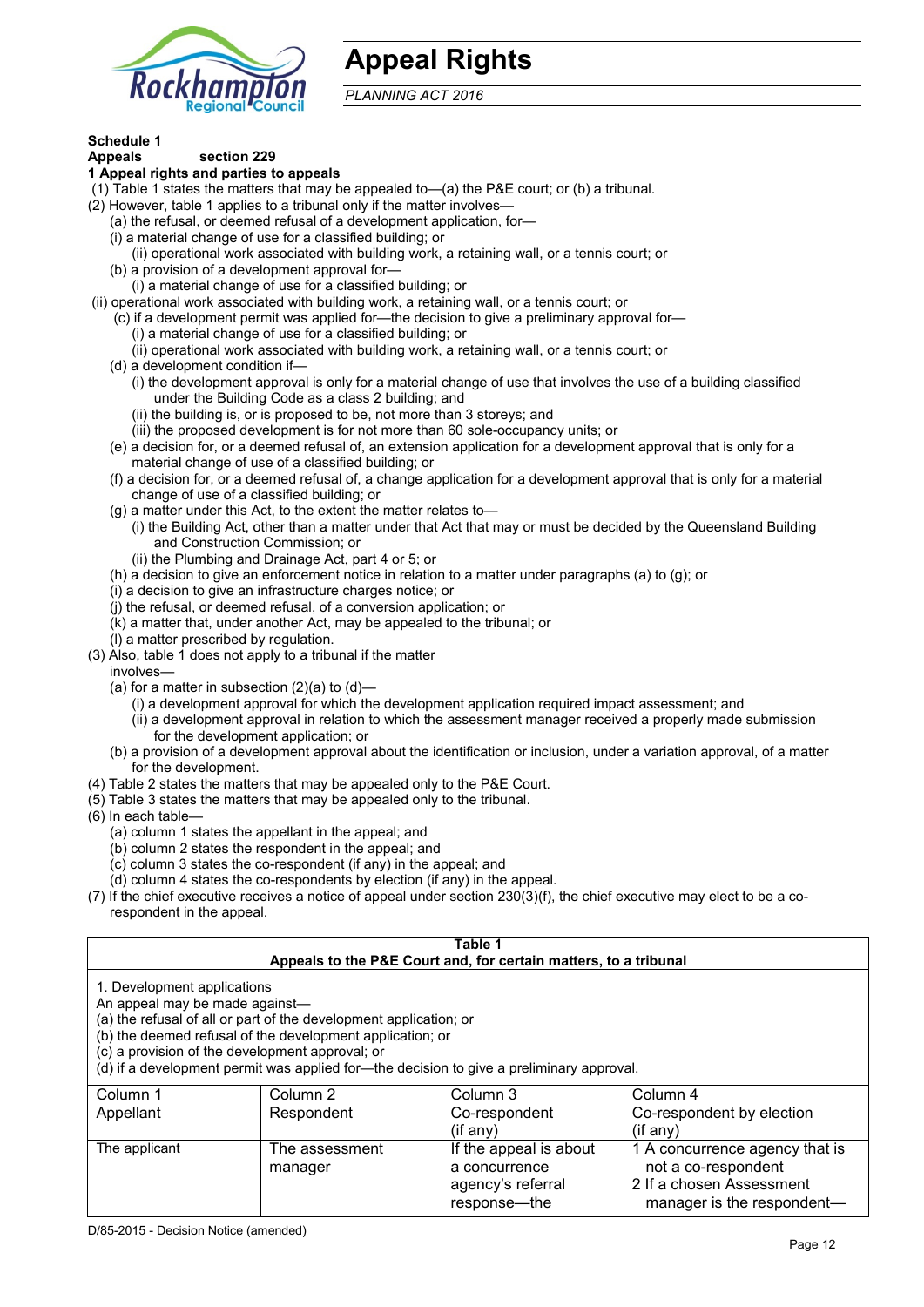| Table 1<br>Appeals to the P&E Court and, for certain matters, to a tribunal                                                                                                                     |                                                                                                                                                                                                                                                      |                                                                                                                                                                                                                                                                                                                                                                                                     |                                                                                                                                                                                                                                                                                                                                                 |
|-------------------------------------------------------------------------------------------------------------------------------------------------------------------------------------------------|------------------------------------------------------------------------------------------------------------------------------------------------------------------------------------------------------------------------------------------------------|-----------------------------------------------------------------------------------------------------------------------------------------------------------------------------------------------------------------------------------------------------------------------------------------------------------------------------------------------------------------------------------------------------|-------------------------------------------------------------------------------------------------------------------------------------------------------------------------------------------------------------------------------------------------------------------------------------------------------------------------------------------------|
|                                                                                                                                                                                                 |                                                                                                                                                                                                                                                      | concurrence agency                                                                                                                                                                                                                                                                                                                                                                                  | the prescribed assessment<br>manager<br>3 Any eligible advice agency for<br>the application<br>4 Any eligible submitter for the<br>application                                                                                                                                                                                                  |
| 2. Change applications<br>An appeal may be made against-<br>(b) a deemed refusal of a change application.                                                                                       |                                                                                                                                                                                                                                                      |                                                                                                                                                                                                                                                                                                                                                                                                     | (a) a responsible entity's decision for a change application, other than a decision made by the P&E court; or                                                                                                                                                                                                                                   |
| Column 1<br>Appellant                                                                                                                                                                           | Column <sub>2</sub><br>Respondent                                                                                                                                                                                                                    | Column 3<br>Co-respondent<br>(if any)                                                                                                                                                                                                                                                                                                                                                               | Column 4<br>Co-respondent by election<br>(if any)                                                                                                                                                                                                                                                                                               |
| 1 The applicant<br>2 If the responsible<br>entity is the<br>assessment<br>manager-an<br>affected entity that<br>gave a pre-request<br>notice or response<br>notice                              | The responsible<br>entity                                                                                                                                                                                                                            | If an affected entity<br>starts the appeal-the<br>applicant                                                                                                                                                                                                                                                                                                                                         | 1 A concurrence agency for the<br>development application<br>2 If a chosen assessment<br>manager is the respondent-<br>the prescribed assessment<br>manager<br>3 A private certifier for the<br>development application<br>4 Any eligible advice agency for<br>the change application<br>5 Any eligible submitter for the<br>change application |
| 3. Extension applications<br>An appeal may be made against-<br>(a) the assessment manager's decision about an extension application; or<br>(b) a deemed refusal of an extension application.    |                                                                                                                                                                                                                                                      |                                                                                                                                                                                                                                                                                                                                                                                                     |                                                                                                                                                                                                                                                                                                                                                 |
| Column 1<br>Appellant                                                                                                                                                                           | Column <sub>2</sub><br>Respondent                                                                                                                                                                                                                    | Column 3<br>Co-respondent<br>(if any)                                                                                                                                                                                                                                                                                                                                                               | Column 4<br>Co-respondent by election<br>(if any)                                                                                                                                                                                                                                                                                               |
| 1 The applicant<br>2 For a matter other<br>than a deemed<br>refusal of an<br>extension<br>application $-$ a<br>concurrence<br>agency, other than<br>the chief executive,<br>for the application | The assessment<br>manager                                                                                                                                                                                                                            | If a concurrence<br>agency starts the<br>appeal – the applicant                                                                                                                                                                                                                                                                                                                                     | If a chosen assessment<br>manager is the respondent - the<br>prescribed assessment manager                                                                                                                                                                                                                                                      |
| 4. Infrastructure charges notices<br>a) The notice involved an error relating to $-$<br>(i)<br>An offset or refund; or<br>(ii)<br>imposed the amount.<br>Column 1                               | (i) The application of the relevant adopted charge; or<br>Examples of errors in applying an adopted charge -<br>The working out of extra demands, for section 120; or<br>b) The was no decision about an offset or refund; or<br>Column <sub>2</sub> | An appeal may be made against an infrastructure charges notice on 1 or more of the following grounds<br>The incorrect application of gross floor area for a non-residential development<br>Applying an incorrect 'use category', under a regulation, to the development<br>c) If the infrastructure charges notice states a refund will be given – the timing for giving the refund; or<br>Column 3 | d) The amount of the charge is so unreasonable that no reasonable relevant local government could have<br>Column 4                                                                                                                                                                                                                              |
| Appellant                                                                                                                                                                                       | Respondent                                                                                                                                                                                                                                           | Co-respondent                                                                                                                                                                                                                                                                                                                                                                                       | Co-respondent by election                                                                                                                                                                                                                                                                                                                       |

D/85-2015 - Decision Notice (amended)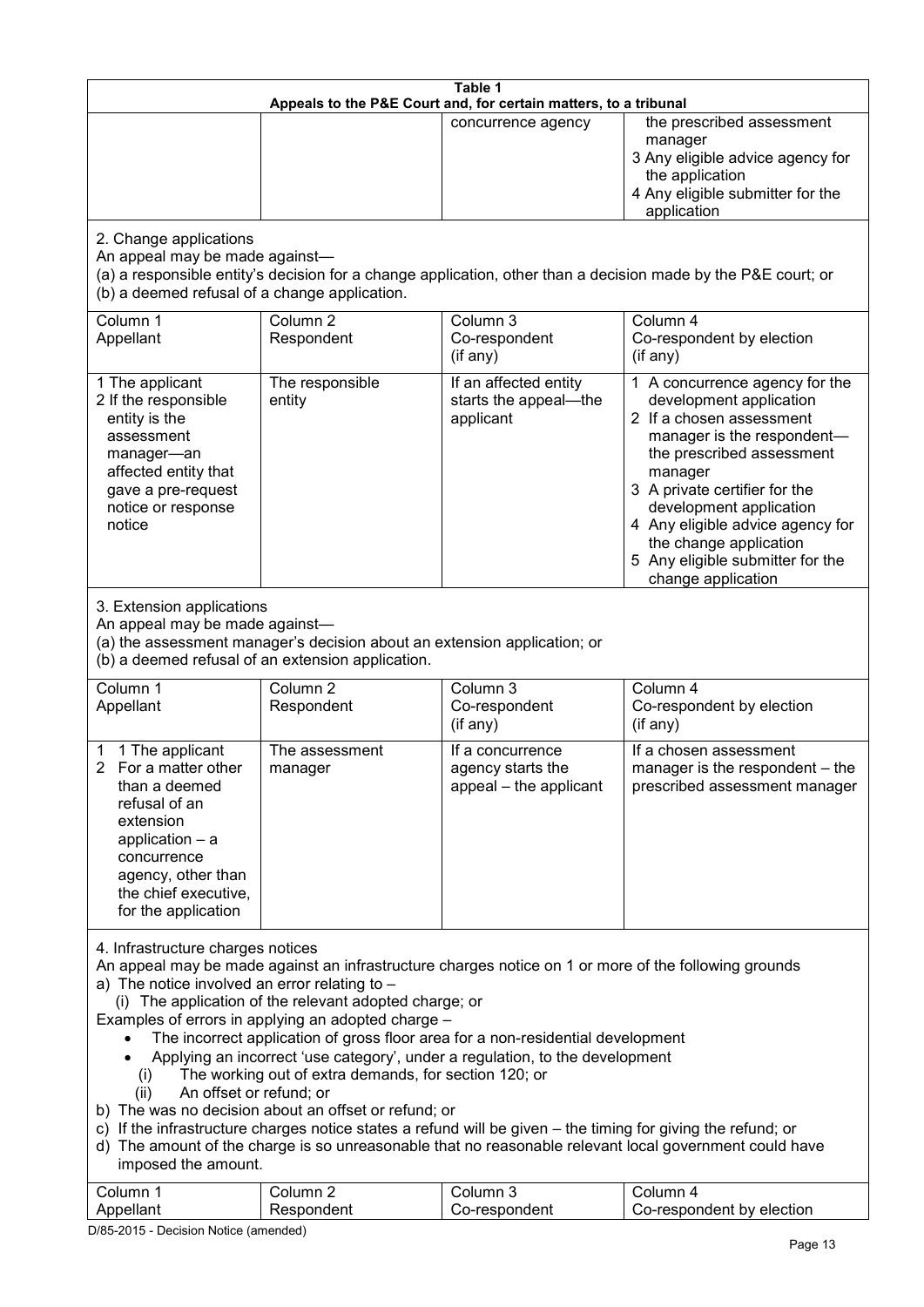|                                                                                                                                                                 |                                                                                                                                                       | Table 1<br>Appeals to the P&E Court and, for certain matters, to a tribunal                                             |                                                                                                                                                                                                                        |  |  |
|-----------------------------------------------------------------------------------------------------------------------------------------------------------------|-------------------------------------------------------------------------------------------------------------------------------------------------------|-------------------------------------------------------------------------------------------------------------------------|------------------------------------------------------------------------------------------------------------------------------------------------------------------------------------------------------------------------|--|--|
|                                                                                                                                                                 |                                                                                                                                                       | (if any)                                                                                                                | (if any)                                                                                                                                                                                                               |  |  |
| The person given the<br>Infrastructure charges<br>notice                                                                                                        | The local government<br>that gave the<br>infrastructure charges<br>notice                                                                             |                                                                                                                         |                                                                                                                                                                                                                        |  |  |
| 5. Conversion applications<br>An appeal may be made against-<br>(a) the refusal of a conversion application; or                                                 | (b) a deemed refusal of a conversion application.                                                                                                     |                                                                                                                         |                                                                                                                                                                                                                        |  |  |
| Column 1<br>Appellant                                                                                                                                           | Column <sub>2</sub><br>Respondent                                                                                                                     | Column 3<br>Co-respondent<br>(if any)                                                                                   | Column 4<br>Co-respondent by election<br>(if any)                                                                                                                                                                      |  |  |
| The applicant                                                                                                                                                   | The local government<br>to which the conversion<br>application was made                                                                               |                                                                                                                         |                                                                                                                                                                                                                        |  |  |
| 6. Enforcement notices                                                                                                                                          | An appeal may be made against the decision to give an enforcement notice.                                                                             |                                                                                                                         |                                                                                                                                                                                                                        |  |  |
| Column 1<br>Appellant                                                                                                                                           | Column <sub>2</sub><br>Respondent                                                                                                                     | Column 3<br>Co-respondent<br>(if any)                                                                                   | Column 4<br>Co-respondent by election<br>(if any)                                                                                                                                                                      |  |  |
| The person given the<br>enforcement notice                                                                                                                      | The enforcement<br>authority                                                                                                                          |                                                                                                                         | If the enforcement authority is<br>not the local government for<br>the premises in relation to which<br>the offence is alleged to have<br>happened-the local<br>government                                             |  |  |
|                                                                                                                                                                 |                                                                                                                                                       |                                                                                                                         |                                                                                                                                                                                                                        |  |  |
|                                                                                                                                                                 | Table 2<br>Appeals to the P&E Court only                                                                                                              |                                                                                                                         |                                                                                                                                                                                                                        |  |  |
| 1. Appeals from tribunal<br>section 252, on the ground of-<br>(b) jurisdictional error.                                                                         | An appeal may be made against a decision of a tribunal, other than a decision under<br>(a) an error or mistake in law on the part of the tribunal; or |                                                                                                                         |                                                                                                                                                                                                                        |  |  |
| Column 1<br>Appellant                                                                                                                                           | Column 2<br>Respondent                                                                                                                                | Column 3<br>Co-respondent<br>(if any)                                                                                   | Column 4<br>Co-respondent by election<br>(if any)                                                                                                                                                                      |  |  |
| A party to the<br>proceedings for the<br>decision                                                                                                               | The other party to the<br>proceedings for the<br>decision                                                                                             | $\blacksquare$                                                                                                          | $\overline{a}$                                                                                                                                                                                                         |  |  |
| 2. Eligible submitter appeals<br>(b) a variation request.                                                                                                       | application, to the extent that the decision relates to-                                                                                              |                                                                                                                         | An appeal may be made against the decision to give a development approval, or an approval for a change<br>(a) any part of the development application for the development approval that required impact assessment; or |  |  |
| Column 1<br>Appellant                                                                                                                                           | Column <sub>2</sub><br>Respondent                                                                                                                     | Column 3<br>Co-respondent<br>(if any)                                                                                   | Column 4<br>Co-respondent by election<br>(if any)                                                                                                                                                                      |  |  |
| 1 For a development<br>application-an<br>eligible submitter for<br>the development<br>application<br>2 For a change<br>application-an<br>eligible submitter for | 1 For a development<br>application-the<br>assessment<br>manager<br>2 For a change<br>application-the<br>responsible entity                            | 1 The applicant<br>2 If the appeal is about<br>a concurrence<br>agency's referral<br>response-the<br>concurrence agency | Another eligible<br>submitter for the<br>application                                                                                                                                                                   |  |  |

D/85-2015 - Decision Notice (amended)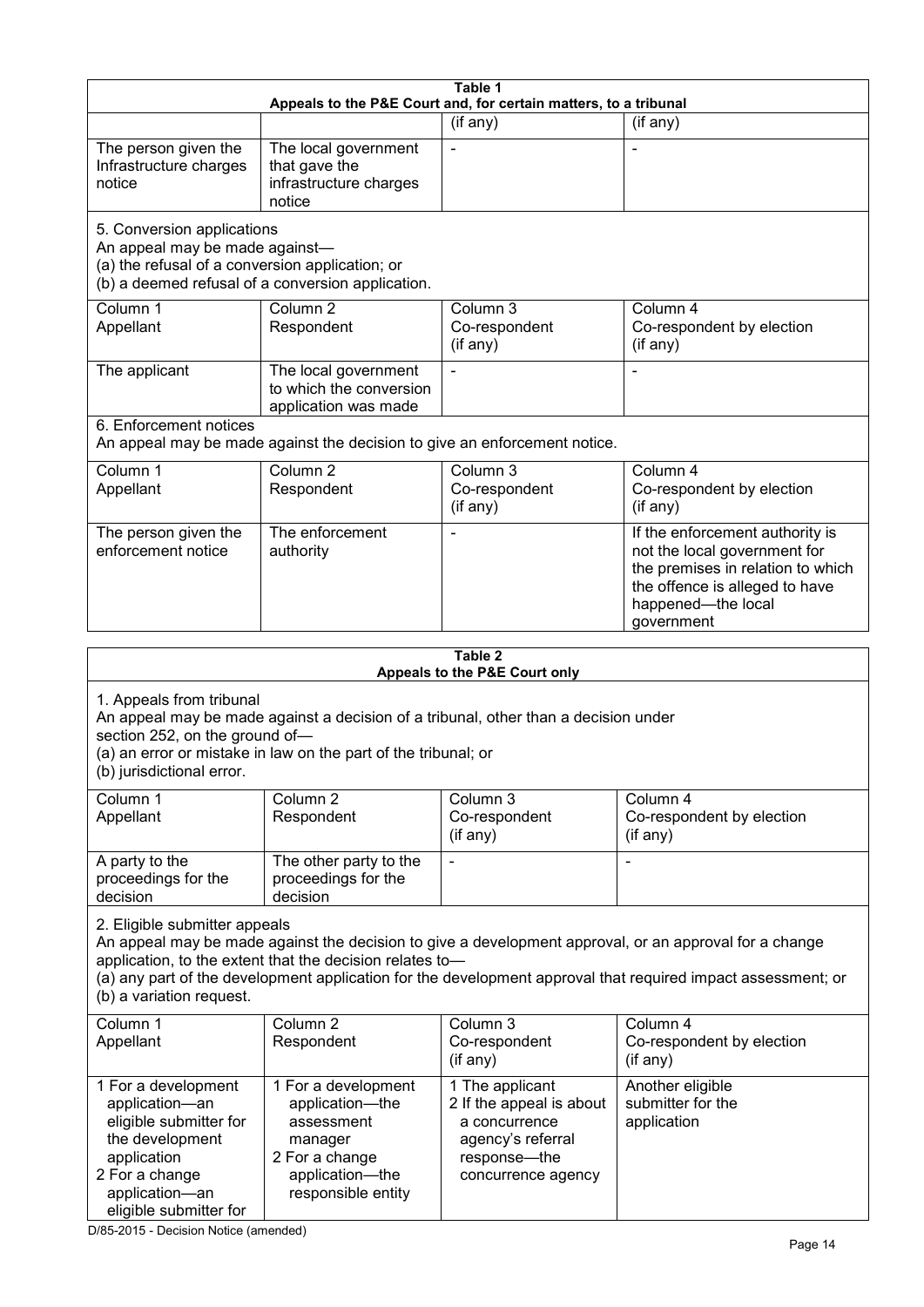| Table 2<br>Appeals to the P&E Court only                                                                                                                                                                                                                                                                                                                                                                           |                                                                                                                            |                                                                                                                         |                                                                                        |
|--------------------------------------------------------------------------------------------------------------------------------------------------------------------------------------------------------------------------------------------------------------------------------------------------------------------------------------------------------------------------------------------------------------------|----------------------------------------------------------------------------------------------------------------------------|-------------------------------------------------------------------------------------------------------------------------|----------------------------------------------------------------------------------------|
| the change<br>application                                                                                                                                                                                                                                                                                                                                                                                          |                                                                                                                            |                                                                                                                         |                                                                                        |
| 3. Eligible submitter and eligible advice agency appeals<br>An appeal may be made against a provision of a development approval, or failure to<br>include a provision in the development approval, to the extent the matter relates to-<br>(a) any part of the development application or the change application, for the development approval, that<br>required impact assessment; or<br>(b) a variation request. |                                                                                                                            |                                                                                                                         |                                                                                        |
| Column 1<br>Appellant                                                                                                                                                                                                                                                                                                                                                                                              | Column <sub>2</sub><br>Respondent                                                                                          | Column 3<br>Co-respondent<br>(if any)                                                                                   | Column 4<br>Co-respondent by election<br>(if any)                                      |
| 1 For a development<br>application-an<br>eligible submitter for<br>the development<br>application<br>2 For a change<br>application-an<br>eligible submitter for<br>the change<br>application<br>3 An eligible advice<br>agency for the<br>development<br>application or change<br>application                                                                                                                      | 1 For a development<br>application-the<br>assessment<br>manager<br>2 For a change<br>application-the<br>responsible entity | 1 The applicant<br>2 If the appeal is about<br>a concurrence<br>agency's referral<br>response-the<br>concurrence agency | Another eligible submitter for the<br>application                                      |
| 4. Compensation claims<br>An appeal may be made against-<br>(a) a decision under section 32 about a compensation claim; or<br>(b) a decision under section 265 about a claim for compensation; or<br>(c) a deemed refusal of a claim under paragraph (a) or (b).                                                                                                                                                   |                                                                                                                            |                                                                                                                         |                                                                                        |
| Column 1<br>Appellant                                                                                                                                                                                                                                                                                                                                                                                              | Column <sub>2</sub><br>Respondent                                                                                          | Column 3<br>Co-respondent<br>(if any)                                                                                   | Column 4<br>Co-respondent by election<br>(if any)                                      |
| A person dissatisfied<br>with the decision                                                                                                                                                                                                                                                                                                                                                                         | The local<br>government to which<br>the claim was made                                                                     |                                                                                                                         |                                                                                        |
| 5. Registered premises<br>An appeal may be made against a decision of the Minister under chapter 7, part 4.                                                                                                                                                                                                                                                                                                        |                                                                                                                            |                                                                                                                         |                                                                                        |
| Column 1<br>Appellant                                                                                                                                                                                                                                                                                                                                                                                              | Column <sub>2</sub><br>Respondent                                                                                          | Column 3<br>Co-respondent<br>(if any)                                                                                   | Column 4<br>Co-respondent by election<br>(if any)                                      |
| 1 A person given a<br>decision notice about<br>the decision<br>2 If the decision is to<br>register premises or<br>renew the<br>registration of<br>premises-an owner<br>or occupier of<br>premises in the<br>affected area for the<br>registered premises<br>who is dissatisfied<br>with the decision                                                                                                               | The Minister                                                                                                               |                                                                                                                         | If an owner or occupier starts the<br>appeal – the owner of the<br>registered premises |